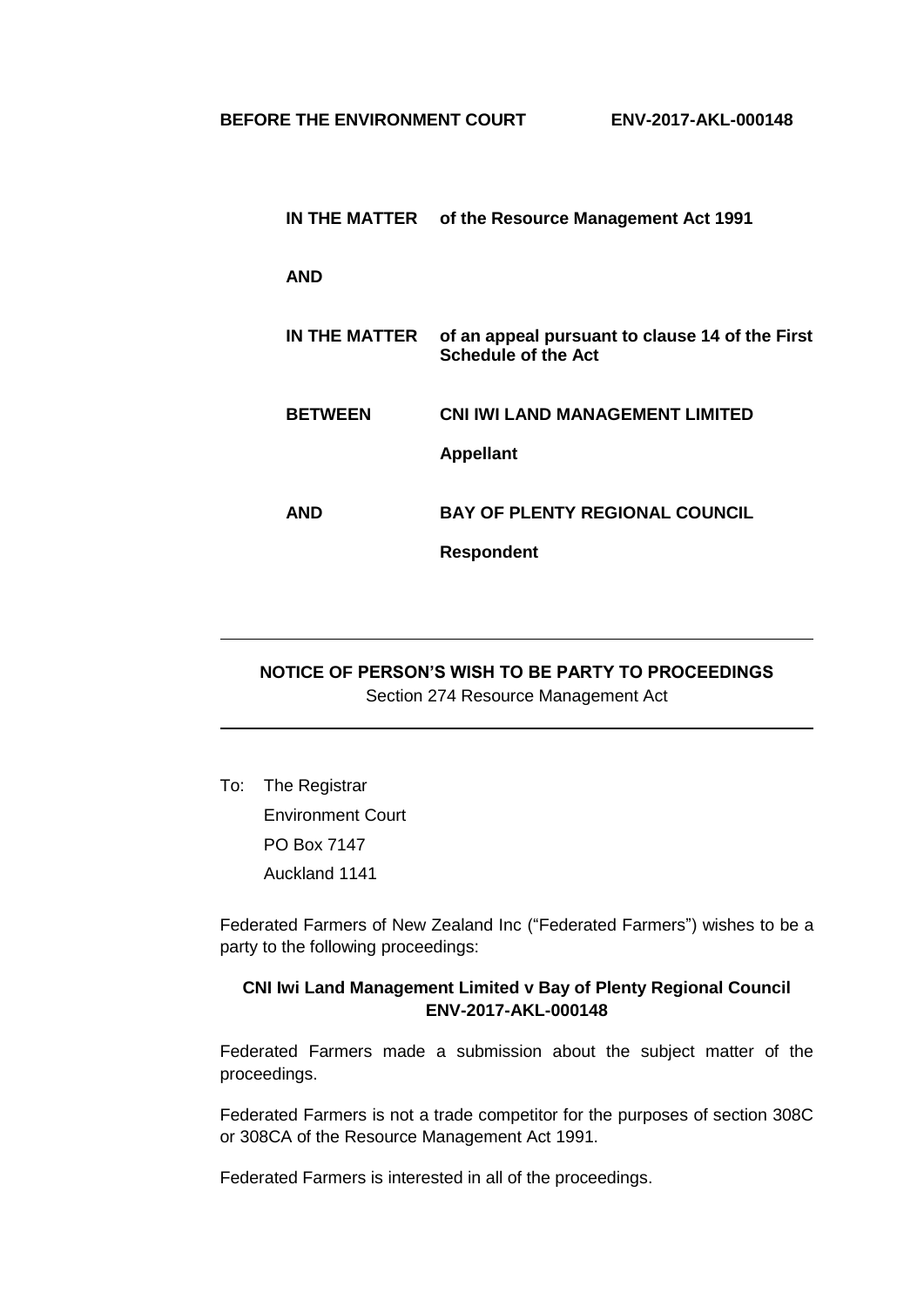**Federated Farmers is interested in all of the issues raised by the Appellant and this includes an interest in the following issues:**

- 1. Federated Farmers represents farmers in the Lake Rotorua catchment.
- 2. The Appellant appeals the allocation approach used in Plan Change 10 to the Bay of Plenty Regional Water and Land Plan ("PC10"). Federated Famers has appealed the whole of the decision on PC10, including the allocation approach.
- 3. The Appellant says that it is committed to achieving the objectives in the Bay of Plenty Regional Policy Statement ("RPS") and supports the limit of 435t/N/yr by 2032 contained in Policy WL 3B. While Federated Farmers acknowledges the need to give effect to the RPS, it considers that this can be achieved without the need to adopt rules at this stage which allocate the 2032 target to a property level. It also considers that PC10 does not give effect to the RPS.
- 4. Federated Farmers instead supports the alternative proposal put forward in its submission and appeal that includes achieving the 2022 catchment reduction target, allowing the science to be reviewed and enabling the National Policy Statement for Freshwater Management ("NPS-FM") to be given effect to. All without the need to allocate nitrogen to a property level.
- 5. Federated Farmers is concerned that an alternative allocation regime (such as natural capital) is unlikely to address the Appellant's concerns (and it would not address Federated Farmers' concerns). However, such assessments are difficult without details around methodology and implications for each property in the catchment as well as the economic, social and cultural implications for the community.
- 6. Federated Farmers considers that it is premature to allocate nitrogen prior to the completion of a robust science review, a potential review of the incentives funding framework and in the absence of a community process (where the values, objectives, limits and targets can be considered).
- 7. Federated Farmers supports a regime for the management of natural resources that is effects based, supported by robust science and other evidence, and founded on a sound community process.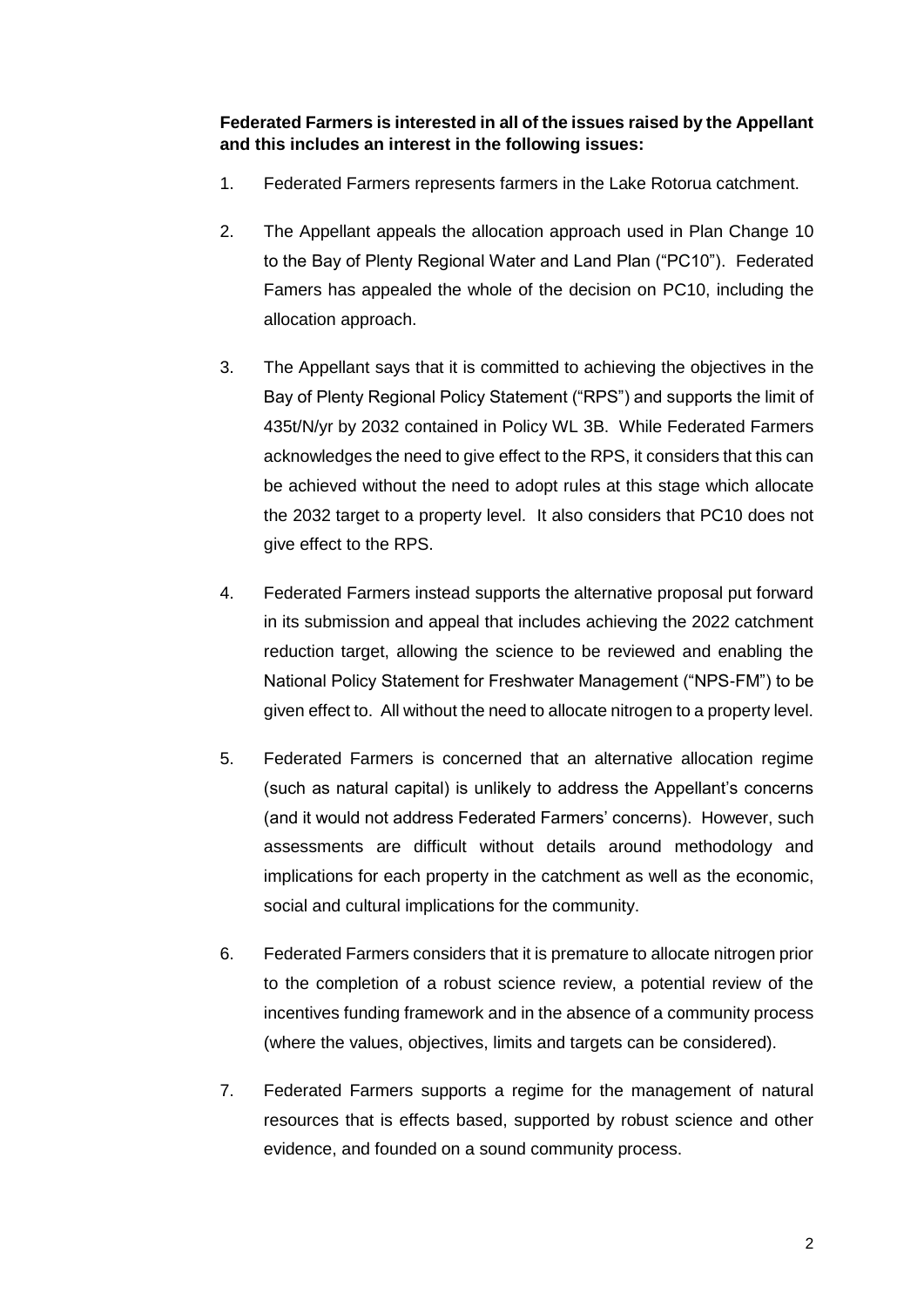- 8. Central to the appeal are the Appellant's concerns about the allocation regime and restrictions in PC10 on the development of its Treaty Settlement Lands. Notwithstanding its view that it is premature to allocate nitrogen, Federated Farmers acknowledges the nine principles in Policy WL 5B of the RPS, which include iwi land ownership, existing land use and existing on farm capital investment.
- 9. Federated Farmers considers that its proposal provides a more appropriate means (or framework) for addressing the concerns of owners of Treaty Settlement Lands. This includes:
	- a. In the interim (roughly the period to 2022) its proposal involves maintaining a downward trajectory in nitrogen reductions (through measures such as the Rule 11 benchmark and adoption of good management practices).
	- b. During this time there is some provision for development through matters such as the adoption of a "whole" farm approach (as opposed to "effective area"), recognition of offsets and mitigations outside of Overseer and facilitation of whole of community engagement, innovations and solutions.
	- c. In the medium to longer term, the concerns raised by the owners of Treaty Settlement Lands would be addressed in the context of the findings of a robust science review, the outcome of a potential review of the incentives funding framework and the implementation of the NPS-FM through a robust consultation and collaboration process with the community (where values, objectives, limits and any allocation regime can be properly considered).
- 10. Federated Farmers acknowledges that PC10 provides greater nitrogen allocation to those who have already invested in and developed their land, compared with underdeveloped or undeveloped land. However, it does not consider that this is a reason to further reduce the allocation to existing farmers in an effort to provide greater allocation for underdeveloped or undeveloped land. Federated Farmers does not consider that such changes to PC10 would achieve a robust planning framework or achieve sustainable management.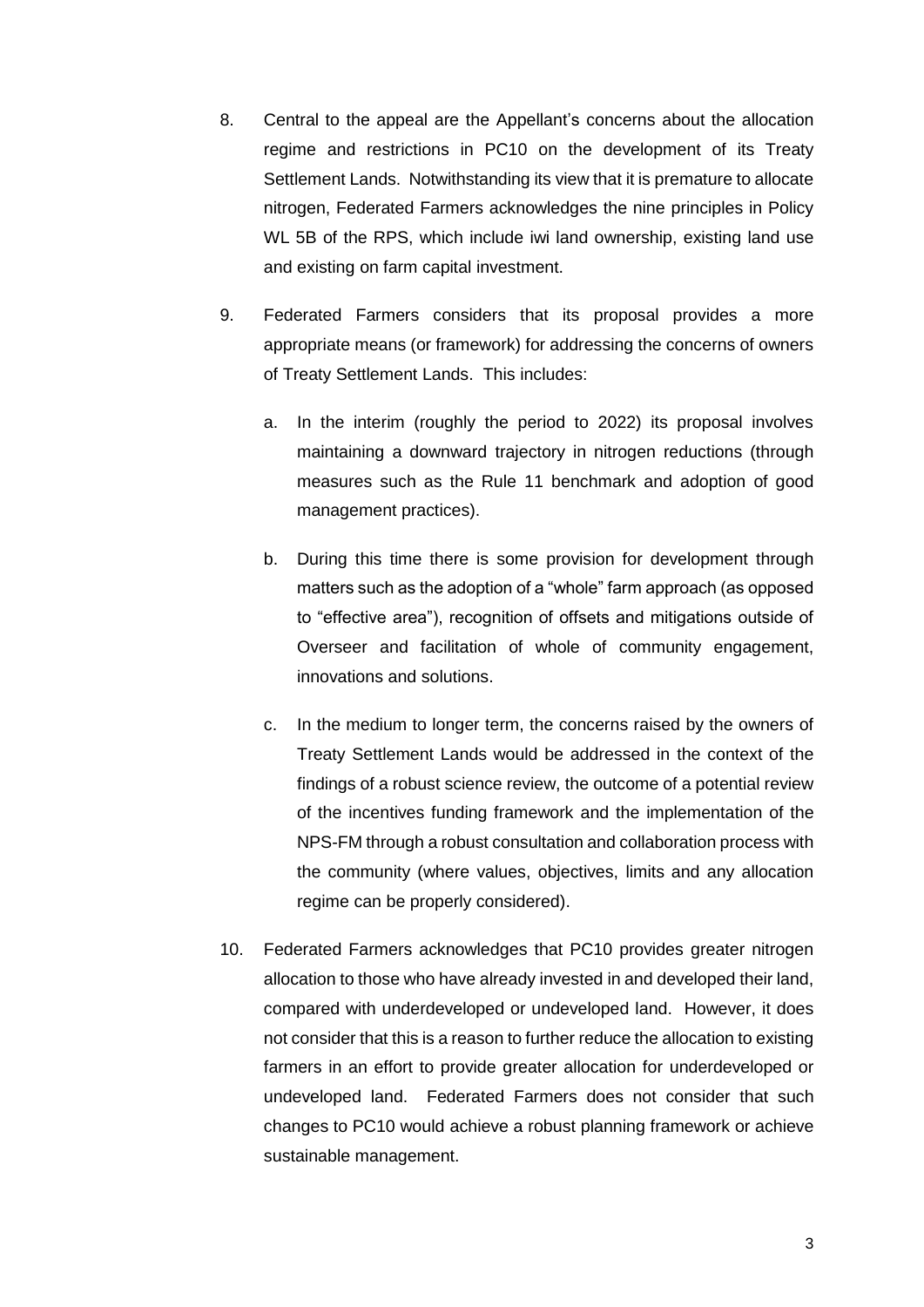- 11. Federated Farmers is concerned that the allocation under PC10 does not provide sufficient nitrogen for existing farmers to continue to operate their farming enterprises. Federated Farmers is very concerned that any allocation of the 435tN/yr target to a property level is likely to result in no land owner receiving sufficient allocation to be able to carry out their activity or use (and develop) their land as intended (or to its potential).
- 12. In respect of phosphorous, Federated Farmers considers that all nutrients (as well as the source, transport and sink pathways) ought to be considered as part of the development of sub-catchment action plans (and as part of the implementation of the NPS-FM) as anticipated by its alternative framework. Phosphorous loss and mitigations also ought to be the subject of robust science investigation and evidence. Accordingly, the planning considerations ought to be broader than simply managing on farm phosphorous as suggested by the Appellant. Federated Farmers is concerned about the potential effects (and unintended consequences) of adding further property level phosphorous restrictions into PC10.
- 13. In summary, Federated Farmers is in general agreement with the Appellant that PC10 will not promote sustainable management, is not consistent with the purposes and principles of the RMA, is not the most appropriate means of achieving the purpose of the RMA, does not give effect the RPS or NPS-FM and is not consistent with the Regional Water and Land Plan.
- 14. However, Federated Farmers does not agree that a natural capital approach would better achieve these principles or give effect to these documents (particularly in the absence of any details about methodology or any analysis of effects).

## **In terms of the relief sought by CNI Iwi Land Management Limited, Federated Farmers conditionally supports the relief and conditionally opposes the relief because:**

- 15. Federated Farmers conditionally supports rejecting PC10 in its entirety because:
	- a. Federated Farmers is concerned that PC10 is a flawed and risky approach for attempting to achieve the Regional Water and Land Plan TLI objective. Federated Farmers is very concerned that PC10 will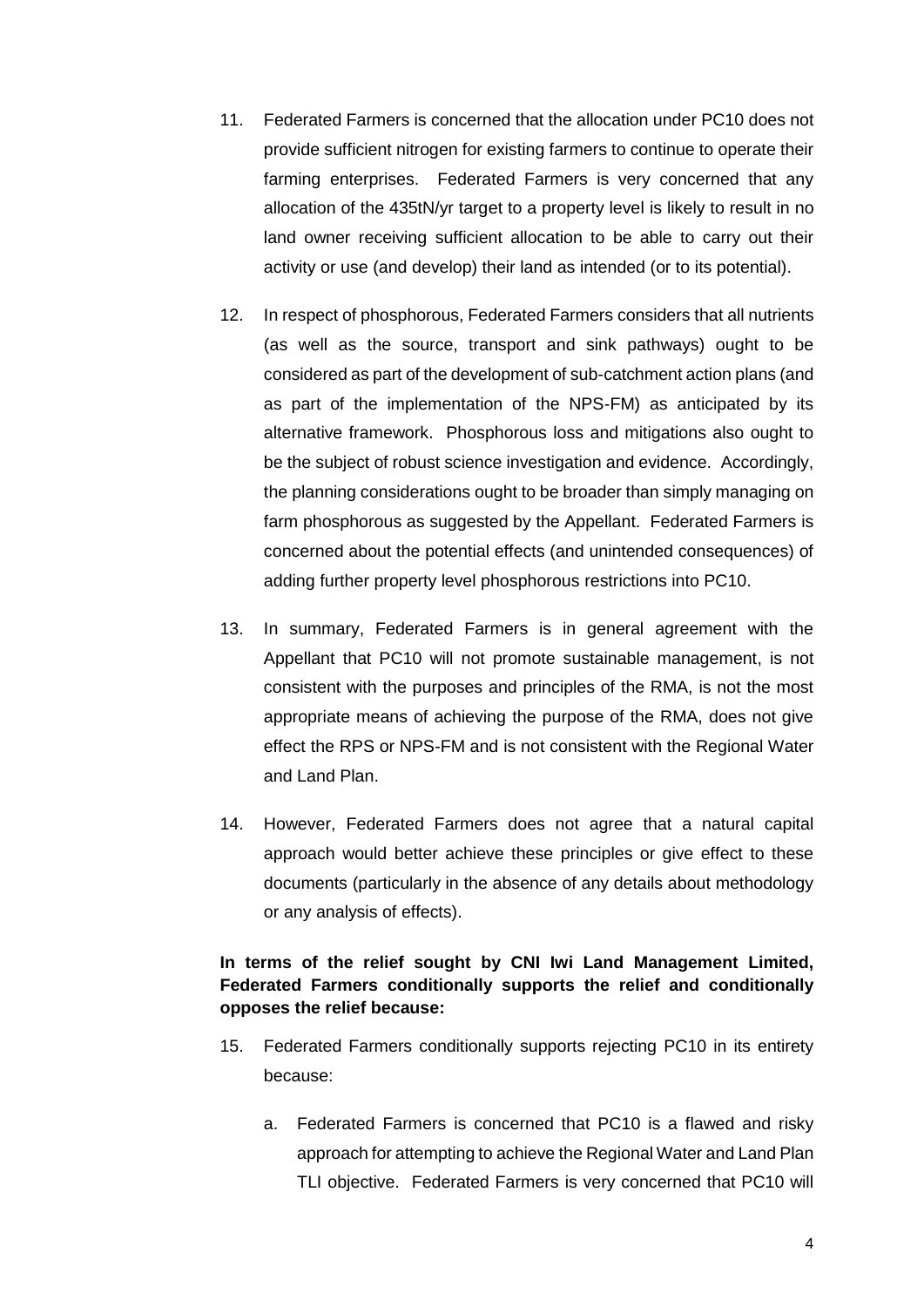impose irreversible land use changes on farmers as well as impose significant and unnecessary costs on farmers and the wider economy and community.

- b. Federated Farmers does not support the underlying concepts and methodologies upon which PC10 is based.
- c. The concerns raised by all sectors of the community (including owners of Treaty Settlement Lands) need to be considered, evaluated and accommodated through a robust community consultation and collaboration process (in light of the most up to date and robust science, economic and other evidence).
- d. Federated Farmers considers that substantial amendments to PC10 are required to achieve the water quality goals for least economic and social cost to the community.
- 16. However, Federated Farmers considers that there needs to be an alternative framework that will enable robust community engagement and decision making (founded on sound evidence). This is what its alternative framework aims to enable.
- 17. Federated Farmers does not support amending PC10 to adopt a natural capital based nutrient allocation regime and otherwise amending PC10 as proposed in paragraph 12(b) of the appeal for reasons including:
	- a. Federated Farmers considers that it is premature to allocate nitrogen to a property level. It considers that its alternative framework (as explained in its notice of appeal and submission) provides a framework within which the science can be reviewed, incentives funding can be reviewed and a robust community process (where all members of the community consider water quality and quantity issues in an integrated and holistic way) is enabled through the implementation of the NPS-FM for the Rotorua lakes WMA.
	- b. Federated Farmers is concerned about the lack of detail or methodology about a natural capital approach. Without that detail it is not possible to assess such an approach. It is very concerned that adopting a natural capital approach for allocating nitrogen through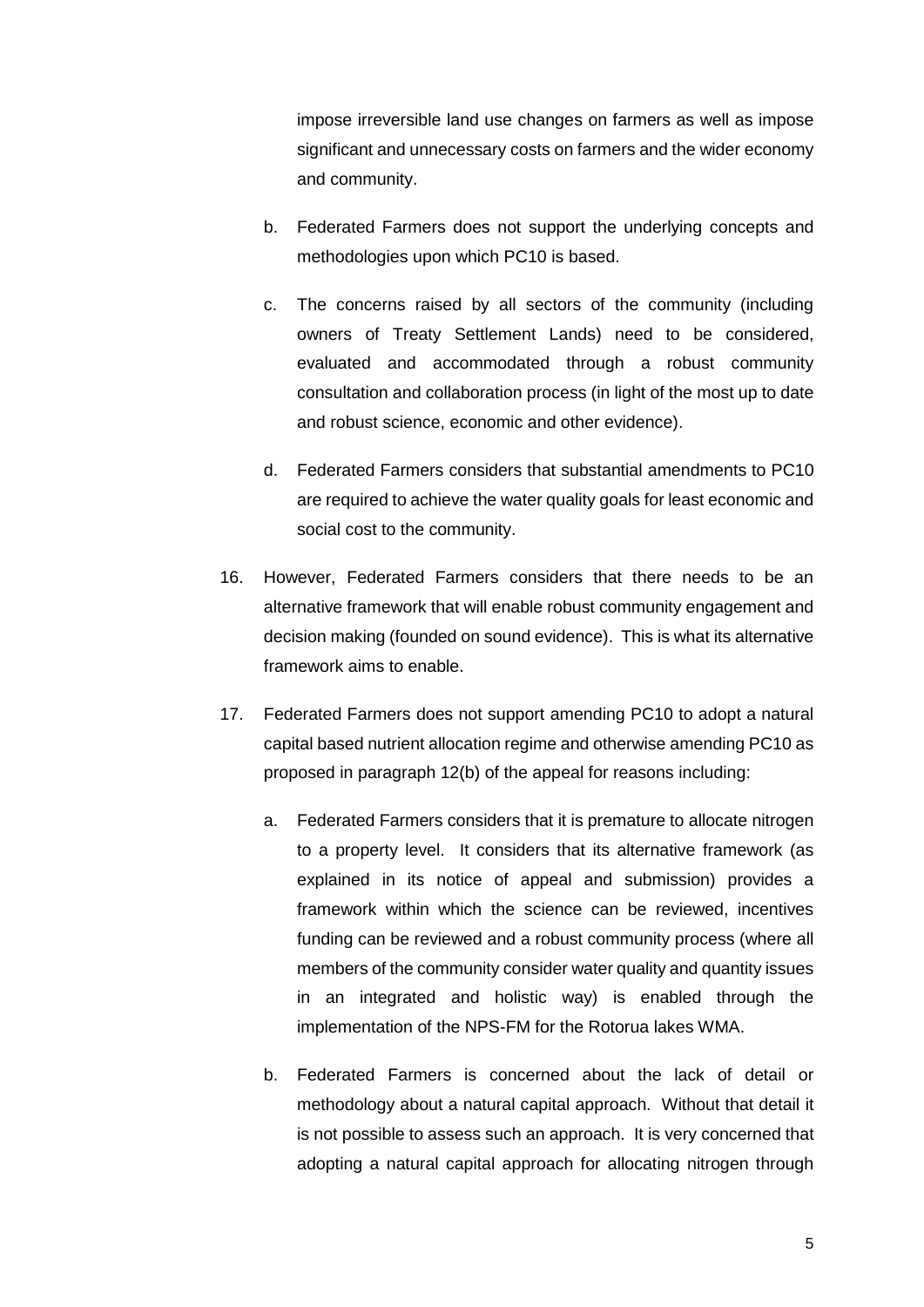PC10 would be a very risky approach that is not well understood or supported by science. Federated Farmers is concerned that the effects are less well understood (or not possible to understand in the absence of detailed methodology) than the allocation methodology used in PC10 and it could result in worse environmental outcomes.

- c. Seeking the adoption of more stringent phosphorous obligations on properties, without properly understanding the science (including relationship between nitrogen and phosphorous, internal Lake load, and source, sink and transport pathways) is a risky approach that may result in adverse environmental, economic, social and cultural effects and is unlikely to achieve sustainable management.
- d. In principle, Federated Farmers supports the exploration of a range of flexibility mechanisms (including trade and transfer) provided they are not premised on an allocation approach. However, it considers that opening up trading for properties that do not use Overseer and do not have an NDA (within the context of PC10 as is it currently worded) is unlikely to achieve sustainable management (and, for clarity, Federated Farmers has filed its own appeal because it considers that PC10 is unlikely to achieve sustainable management). The trading proposed by the Appellant may also have unintended consequences and adverse effects (particularly as the implications for water quality are poorly understood).
- e. There is no (or insufficient) evidence that it would achieve sustainable management, be consistent with Part 2 of the RMA, give effect to the RPS or give effect to the NPS-FM.
- f. And for the other reasons set out in this notice.
- 18. It is noted that Federated Farmers' opposition is with the methodology proposed for addressing the Appellant's concerns, as opposed to the validity of the concerns themselves. Federated Farmers considers that the concerns ought to be addressed in a transparent way through a robust community process (as anticipated by implementation of the NPS-FM).